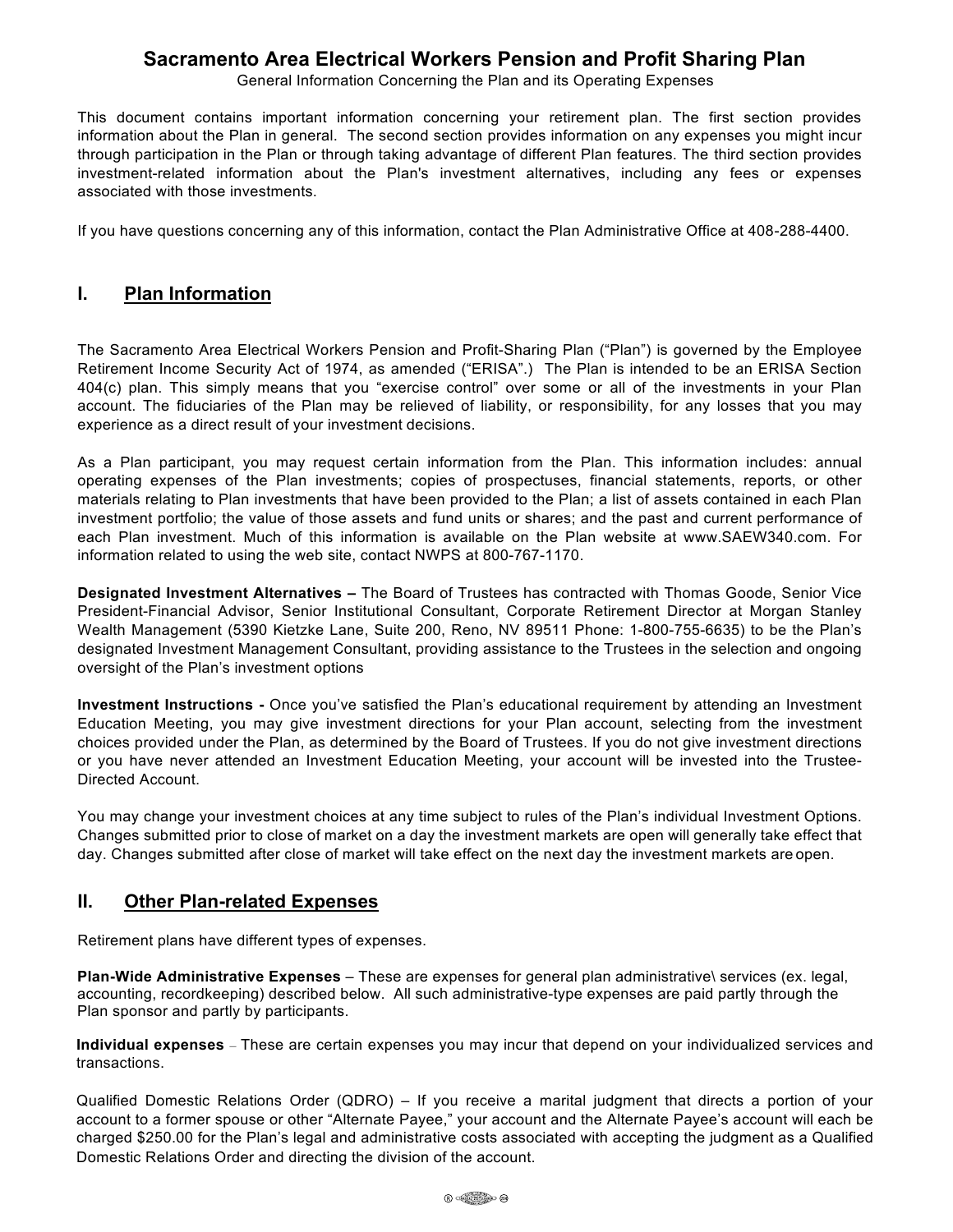## **Sacramento Area Electrical Workers Pension and Profit Sharing Plan**

Investment Options —03/31/2022

# **III. Investment-related Information**

This document includes important information to help you compare the investment options under your retirement plan. If you want additional information about your investment options, you can go to the specific Internet Web site address shown below or you can contact Judy Sargent, Fund Manager, at 408-288-4400. A free paper copy of the information available on the Web site[s] can be obtained by contacting Judy Sargent at 408-288-4400.

#### **Document Summary**

This section provides information about each investment's return (i.e., how much money an investor might have made) over certain time periods. You can also determine the fees and expenses you will pay if you invest in an option.

Some of the terms and concepts in this document may be confusing to plan participants who are not familiar with investing. The glossary at http://www.investmentterms.com/ will provide help in understanding the concepts.

#### **Performance and Expense Information**

**Table 1** provides information about plan investment options that do not have a fixed or stated rate of return. The value of these investments may go up or down. The table shows how these options have performed over time.

Each investment in the table also has a "benchmark". The benchmark allows you to compare an investment's performance to the performance of a widely used collection of investments. While you cannot invest in a benchmark, the performance of the benchmark will give you an idea of how well the investment did in the same time period.

Finally, the table shows fee and expense information for each investment option. Expense information is provided in the gray area below each investment. This section also contains a reference to a web site where you can find additional information about the investment.

Some other points to keep in mind:

- Past performance does not guarantee how the investment option will perform in the future. Your investment in these options could lose money. Information about an option' s principal risks is available on the Web site[s].
- Total Annual Operating Expenses are expenses that reduce the rate of return of the investment option.
- Shareholder-type Fees, where they exist, are in addition to Total Annual Operating Expenses. Such fees are only incurred in specific circumstances.

| Table 1 - Variable Return Investments                                                                                                                                                                                                                                                                                                  |                                                 |        |                                   |                   |                  |        |                                   |  |
|----------------------------------------------------------------------------------------------------------------------------------------------------------------------------------------------------------------------------------------------------------------------------------------------------------------------------------------|-------------------------------------------------|--------|-----------------------------------|-------------------|------------------|--------|-----------------------------------|--|
| Name                                                                                                                                                                                                                                                                                                                                   | Average Annual Total Return<br>as of 03/31/2022 |        |                                   |                   | <b>Benchmark</b> |        |                                   |  |
|                                                                                                                                                                                                                                                                                                                                        | 1 yr.                                           | 5 yr.  | 10 yr. $/$<br>Since<br>Inception* | Inception<br>Date | 1 yr.            | 5 yr.  | 10 yr. $/$<br>Since<br>Inception* |  |
| <b>STOCK</b>                                                                                                                                                                                                                                                                                                                           |                                                 |        |                                   |                   |                  |        |                                   |  |
| Alger Capital Appreciation Inst. Fund<br>(1)                                                                                                                                                                                                                                                                                           | 2.01%                                           | 17.82% | 15.31%                            | 11/08/1993        | 14.98%           | 20.88% | 17.04%<br>Russell 1000 Growth     |  |
| Additional information may be found at: www.dolfeedisclosure.com?c=kaufmann&f=11654<br>Total annual operating expense: 1.12% (\$11.20 per \$1,000).<br>Excessive trading policy: The fund may restrict or reject purchases or redemptions that appear to be excessive in frequency or otherwise<br>potentially disruptive to the fund. |                                                 |        |                                   |                   |                  |        |                                   |  |
| American Funds Growth Fund of<br>America (A)                                                                                                                                                                                                                                                                                           | 4.00%                                           | 16.35% | 15.02%                            | 11/30/1973        | 14.98%           | 20.88% | 17.04%<br>Russell 1000 Growth     |  |
| Additional information may be found at: www.dolfeedisclosure.com?c=kaufmann&f=08620<br>Total annual operating expense: 0.61% (\$6.10 per \$1,000).<br>Excessive trading policy: The fund may restrict or reject purchases or redemptions that appear to be excessive in frequency or otherwise<br>potentially disruptive to the fund.  |                                                 |        |                                   |                   |                  |        |                                   |  |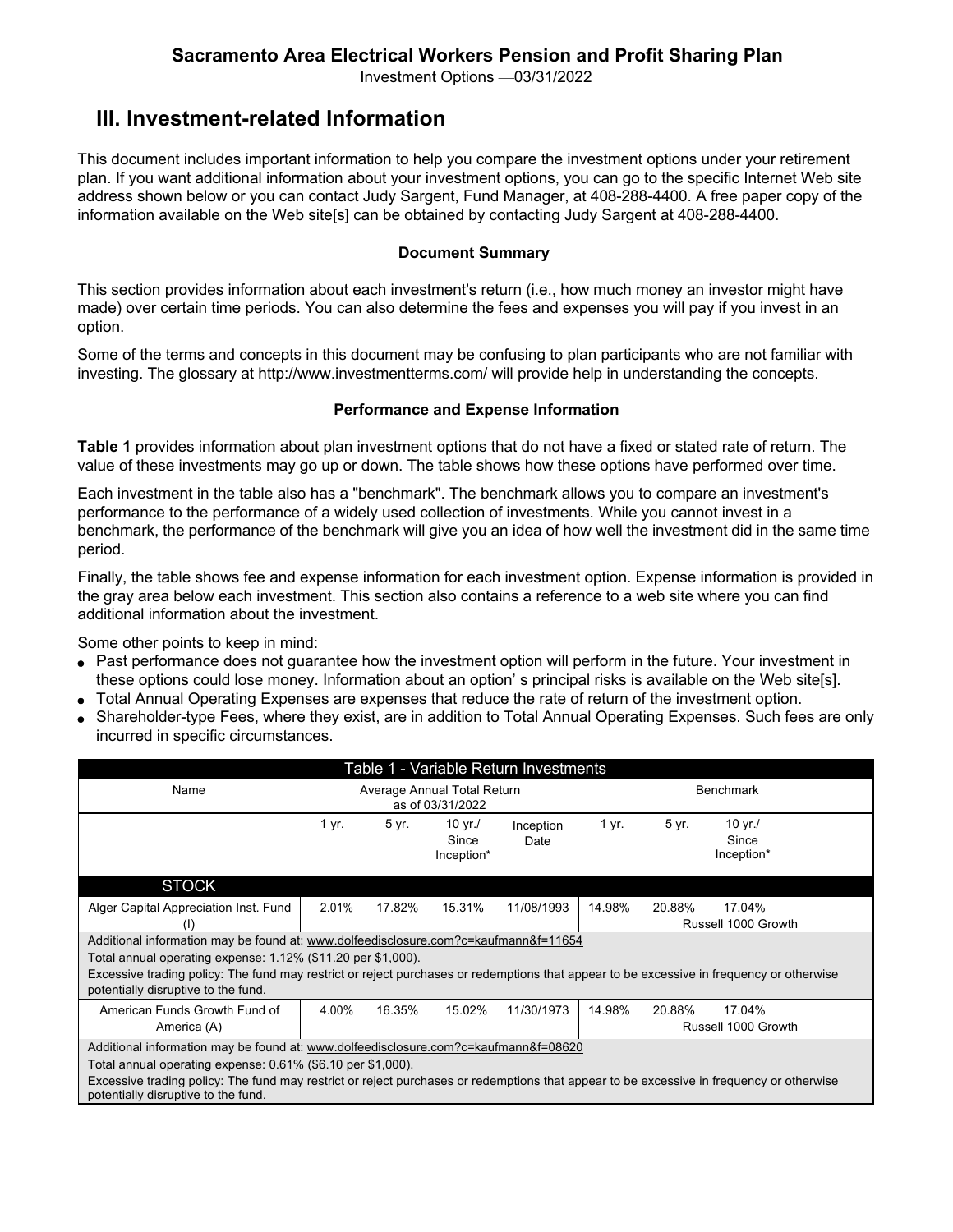| Table 1 - Variable Return Investments                                                                                                                                                                                                                                                                                                 |                                                 |        |                                |                   |                                                                      |  |  |  |
|---------------------------------------------------------------------------------------------------------------------------------------------------------------------------------------------------------------------------------------------------------------------------------------------------------------------------------------|-------------------------------------------------|--------|--------------------------------|-------------------|----------------------------------------------------------------------|--|--|--|
| Name                                                                                                                                                                                                                                                                                                                                  | Average Annual Total Return<br>as of 03/31/2022 |        |                                |                   | <b>Benchmark</b>                                                     |  |  |  |
|                                                                                                                                                                                                                                                                                                                                       | 1 yr.                                           | 5 yr.  | 10 yr./<br>Since<br>Inception* | Inception<br>Date | 1 yr.<br>5 yr.<br>$10 \text{ yr}$ ./<br>Since<br>Inception*          |  |  |  |
| BlackRock Health Sciences Opps.<br>Fund (I)                                                                                                                                                                                                                                                                                           | 5.39%                                           | 14.27% | 16.33%                         | 10/16/2000        | 17.20%<br>15.11%<br>16.01%<br>S&P 1500 Health Care TR                |  |  |  |
| Additional information may be found at: www.dolfeedisclosure.com?c=kaufmann&f=14251<br>Total annual operating expense: 0.84% (\$8.40 per \$1,000).<br>Excessive trading policy: The fund may restrict or reject purchases or redemptions that appear to be excessive in frequency or otherwise<br>potentially disruptive to the fund. |                                                 |        |                                |                   |                                                                      |  |  |  |
| Columbia Small Cap Value Fund II (I)                                                                                                                                                                                                                                                                                                  | 8.40%                                           | 9.51%  | 11.10%                         | 05/01/2002        | 10.54%<br>3.32%<br>8.57%<br>Russell 2000 Value TR                    |  |  |  |
| Additional information may be found at: www.dolfeedisclosure.com?c=kaufmann&f=17759                                                                                                                                                                                                                                                   |                                                 |        |                                |                   |                                                                      |  |  |  |
| Total annual operating expense: 1.12% (\$11.20 per \$1,000).                                                                                                                                                                                                                                                                          |                                                 |        |                                |                   |                                                                      |  |  |  |
| Excessive trading policy: The fund may restrict or reject purchases or redemptions that appear to be excessive in frequency or otherwise<br>potentially disruptive to the fund.                                                                                                                                                       |                                                 |        |                                |                   |                                                                      |  |  |  |
| Harding Loevner Intl. Equity Portfolio<br>(1)                                                                                                                                                                                                                                                                                         | $-4.20%$                                        | 8.15%  | 7.36%                          | 05/11/1994        | $-6.16%$<br>8.60%<br>6.70%<br>MSCI ACWI Ex USA Growth NR             |  |  |  |
| Additional information may be found at: www.dolfeedisclosure.com?c=kaufmann&f=12952                                                                                                                                                                                                                                                   |                                                 |        |                                |                   |                                                                      |  |  |  |
| Total annual operating expense: 0.79% (\$7.90 10 per \$1,000).<br>Excessive trading policy: The fund may restrict or reject purchases or redemptions that appear to be excessive in frequency or otherwise<br>potentially disruptive to the fund.                                                                                     |                                                 |        |                                |                   |                                                                      |  |  |  |
| Invesco Developing Mkts Fund (A)                                                                                                                                                                                                                                                                                                      | $-22.67%$                                       | 3.86%  | 2.95%                          | 11/18/1996        | 3.36%<br>$-11.37%$<br>5.98%<br><b>MSCI Emerging Markets NR Index</b> |  |  |  |
| Additional information may be found at: www.dolfeedisclosure.com?c=kaufmann&f=07151                                                                                                                                                                                                                                                   |                                                 |        |                                |                   |                                                                      |  |  |  |
| Total annual operating expense: 1.20% (\$12.00 per \$1,000).                                                                                                                                                                                                                                                                          |                                                 |        |                                |                   |                                                                      |  |  |  |
| Excessive trading policy: The fund may restrict or reject purchases or redemptions that appear to be excessive in frequency or otherwise<br>potentially disruptive to the fund.                                                                                                                                                       |                                                 |        |                                |                   |                                                                      |  |  |  |
| J Hancock Disciplined Val. Mid Cap<br>Fund (I)                                                                                                                                                                                                                                                                                        | 11.23%                                          | 10.49% | 12.82%                         | 06/02/1997        | 9.99%<br>$-0.89%$<br>12.01%<br>Russell Mid Cap Value TR              |  |  |  |
| Additional information may be found at: www.dolfeedisclosure.com?c=kaufmann&f=07575                                                                                                                                                                                                                                                   |                                                 |        |                                |                   |                                                                      |  |  |  |
| Total annual operating expense: 0.87% (\$8.70 per \$1,000).                                                                                                                                                                                                                                                                           |                                                 |        |                                |                   |                                                                      |  |  |  |
| Excessive trading policy: The fund may restrict or reject purchases or redemptions that appear to be excessive in frequency or otherwise<br>potentially disruptive to the fund.                                                                                                                                                       |                                                 |        |                                |                   |                                                                      |  |  |  |
| JPMorgan Mid Cap Growth Fund (I)                                                                                                                                                                                                                                                                                                      | $-3.54%$                                        | 18.01% | 14.77%                         | 03/02/1989        | 15.10%<br>$-0.89%$<br>13.52%<br>Russell Mid Cap Growth TR            |  |  |  |
| Additional information may be found at: www.dolfeedisclosure.com?c=kaufmann&f=24950                                                                                                                                                                                                                                                   |                                                 |        |                                |                   |                                                                      |  |  |  |
| Total annual operating expense: 0.99% (\$9.90 per \$1,000).                                                                                                                                                                                                                                                                           |                                                 |        |                                |                   |                                                                      |  |  |  |
| Excessive trading policy: Exceeding 1 round trip(s) (purchase and redeem shares within the fund's short-term trading period) in a rolling<br>60-day period may result in restricted trading for 90 days.                                                                                                                              |                                                 |        |                                |                   |                                                                      |  |  |  |
| JPMorgan Equity Income Fund (R3)                                                                                                                                                                                                                                                                                                      | 14.14%                                          | 11.93% | 12.07%                         | 09/09/2016        | 11.67%<br>10.29%<br>11.70%<br>Russell 1000 Value TR                  |  |  |  |
| Additional information may be found at: www.dolfeedisclosure.com?c=kaufmann&f=XN430                                                                                                                                                                                                                                                   |                                                 |        |                                |                   |                                                                      |  |  |  |
| Total annual operating expense: 0.96% (\$9.60 per \$1,000).                                                                                                                                                                                                                                                                           |                                                 |        |                                |                   |                                                                      |  |  |  |
| Excessive trading policy: Exceeding 1 round trip(s) (purchase and redeem shares within the fund's short-term trading period) in a rolling<br>60-day period may result in restricted trading for 90 days.                                                                                                                              |                                                 |        |                                |                   |                                                                      |  |  |  |
| iShares S&P 500 Index Fund (K)                                                                                                                                                                                                                                                                                                        | 15.60%                                          | 15.97% | 14.58%                         | 07/30/1993        | 15.65%<br>15.99%<br>14.64%<br>S&P 500 Index                          |  |  |  |
| Additional information may be found at: www.dolfeedisclosure.com?c=kaufmann&f=04922<br>Total annual operating expense: 0.03% (\$ 0.30 per \$1,000).                                                                                                                                                                                   |                                                 |        |                                |                   |                                                                      |  |  |  |